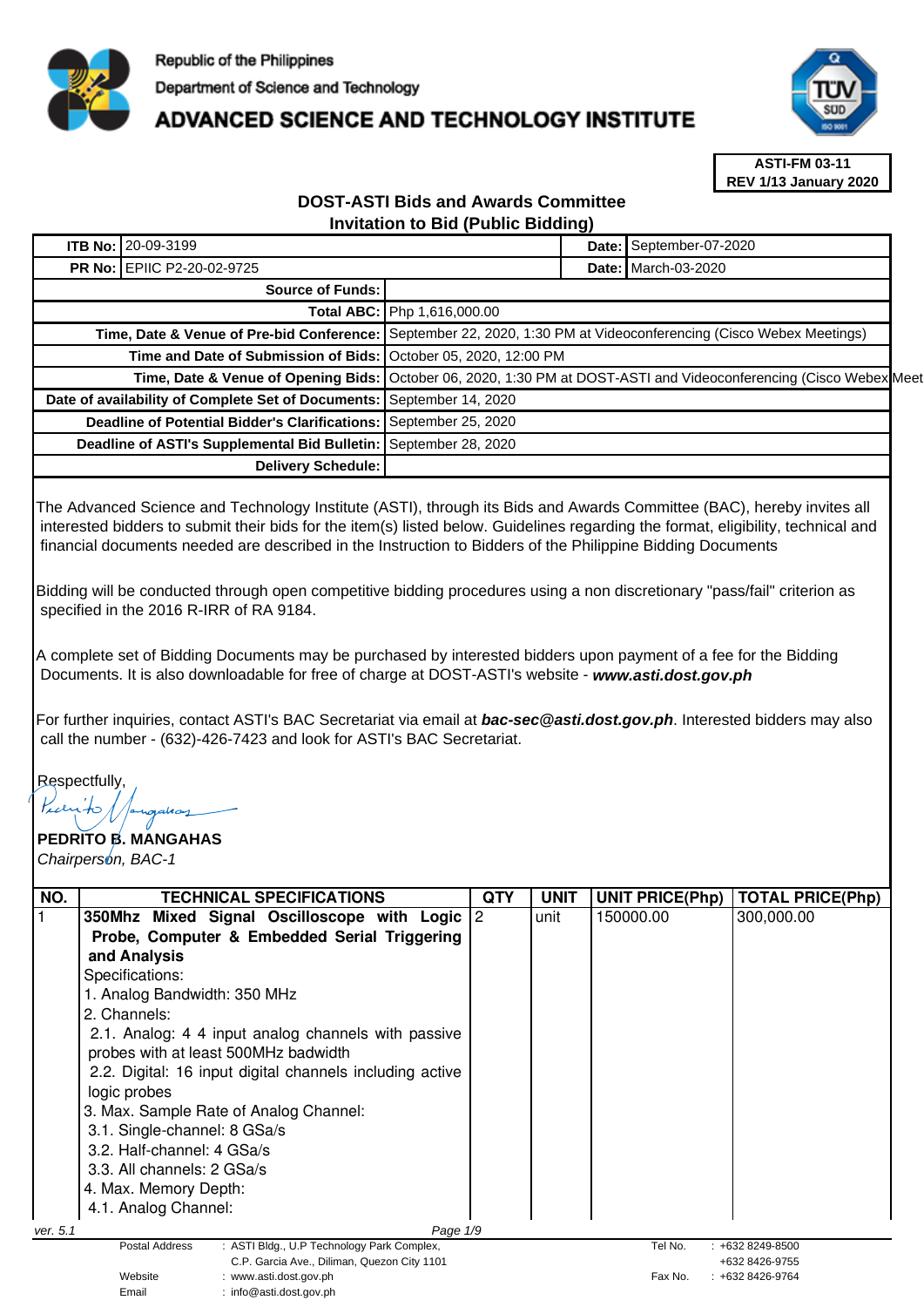|                | 4.1.a. Single-channel: 200 Mpts<br>4.1.b. Half-channel: 100 Mpts<br>4.1.c. All channels: 50 Mpts<br>4.2. Digital Channel: 25 Mpts (all channels)<br>5. Max. Waveform Capture Rate: ≥500,000 wfms/s<br>6. Range of Time Base: 1 ns/div~1ks/div<br>7. Vertical Sensitivity Range: 500 uV/div~10 V/div<br>8. DC Gain Accuracy: ± 3% of full scale<br>9. Hardware Real-time Waveform Recording and<br>Playing: ≥450,000 wfms (single-channel)<br>10. Trigger Type: Edge trigger, Pulse trigger, Slope<br>trigger, Video trigger, Pattern trigger, Duration trigger,<br>Timeout trigger, Runt trigger, Window trigger, Delay<br>trigger, Setup/Hold trigger, Nth Edge trigger, RS232,<br>UART, I2C, SPI<br>11. Decoding Type: Parallel, RS232, UART, I2C, SPI<br>12. Waveform Calculation: A+B, A-B, A×B, A/B, FFT,<br>A&&B, A  B, A^B, !A, Intg, Diff, Sqrt, Lg, Ln, Exp, Abs,<br>AX+B, LowPass, HighPass, BandPass, and BandStop<br>13. Auto Measurement: 41 auto measurements; and up<br>to 10 measurements can be displayed at a time<br>14. Enhanced FF: Record Length: Max. 1 Mpts;<br>Window Type: Rectangular, Blackman-Harris, Hanning<br>(default), Hamming, Flattop, and Triangle; Peak<br>Search: max 15 peaks<br>15. Analysis: Frequency counter, DVM, power analysis,<br>histogram<br>16. Connectivity: USB2.0 Host x 1, USB2.0 Device,<br>LAN(10/100/1000 Base-T), HDMI 1.4b, TRIG OUT<br>17. LCD Size and Type: 9-inch capacitive multi-touch<br>screen/gesture enabled operation<br>18. Display Resolution: 1024×600<br>19. Safety Approval: CE. RoHS<br>20. Interfaces I/O: GPIB, LAN / Ethernet, LXI, USB<br>Host, Web Host / Web Server, HDMI, USB<br>21. Storage: Internal Memory, USB Flash Drive<br>22. Power Supply Voltage: 220V Universal<br>23. Includes:<br>23.1. Logic Probe<br>23.2. Computer Serial Triggering and Analysis<br>23.3. Embedded Serial Triggering and Analysis<br>24. Warranty: at least one (1) year<br>Inclusive of all government fees, taxes and duties.<br>Delivery Period: 60 days upon receipt of NTP |      |           |            |
|----------------|------------------------------------------------------------------------------------------------------------------------------------------------------------------------------------------------------------------------------------------------------------------------------------------------------------------------------------------------------------------------------------------------------------------------------------------------------------------------------------------------------------------------------------------------------------------------------------------------------------------------------------------------------------------------------------------------------------------------------------------------------------------------------------------------------------------------------------------------------------------------------------------------------------------------------------------------------------------------------------------------------------------------------------------------------------------------------------------------------------------------------------------------------------------------------------------------------------------------------------------------------------------------------------------------------------------------------------------------------------------------------------------------------------------------------------------------------------------------------------------------------------------------------------------------------------------------------------------------------------------------------------------------------------------------------------------------------------------------------------------------------------------------------------------------------------------------------------------------------------------------------------------------------------------------------------------------------------------------------------------------------------------------------------------------------|------|-----------|------------|
| $\overline{c}$ | <b>Spectrum Analyzer with Tracking Generator</b><br>Specifications:<br>1. Type (Spectrum Analyzer): Benchtop<br>2. Frequency Range: 9 kHz to 3.2 GHz<br>3. Frequency Resolution: 1 Hz<br>4. Aging Rate: <1 ppm/year<br>5. SSB Phase Noise(fc=1GHz): <- 98 dBc/Hz@10kHz<br>offset, <-100 dBc/Hz@100kHz offset (typ.)<br>6. Resolution Bandwidth<br>6.1. -3 dB: 10 Hz to 1 MHz, in 1-3-10 sequence<br>6.2. -6 dB: 200 Hz, 9 kHz<br>7. Video Bandwidth (-3 dB): 1 Hz to 3 MHz, in 1-3-10<br>sequence<br>8. Displayed Average Noise Level (DANL) (condition:<br>PA on, attenuation = $0$ dB, RBW = $VBW = 100$ Hz,                                                                                                                                                                                                                                                                                                                                                                                                                                                                                                                                                                                                                                                                                                                                                                                                                                                                                                                                                                                                                                                                                                                                                                                                                                                                                                                                                                                                                                       | unit | 260000.00 | 260,000.00 |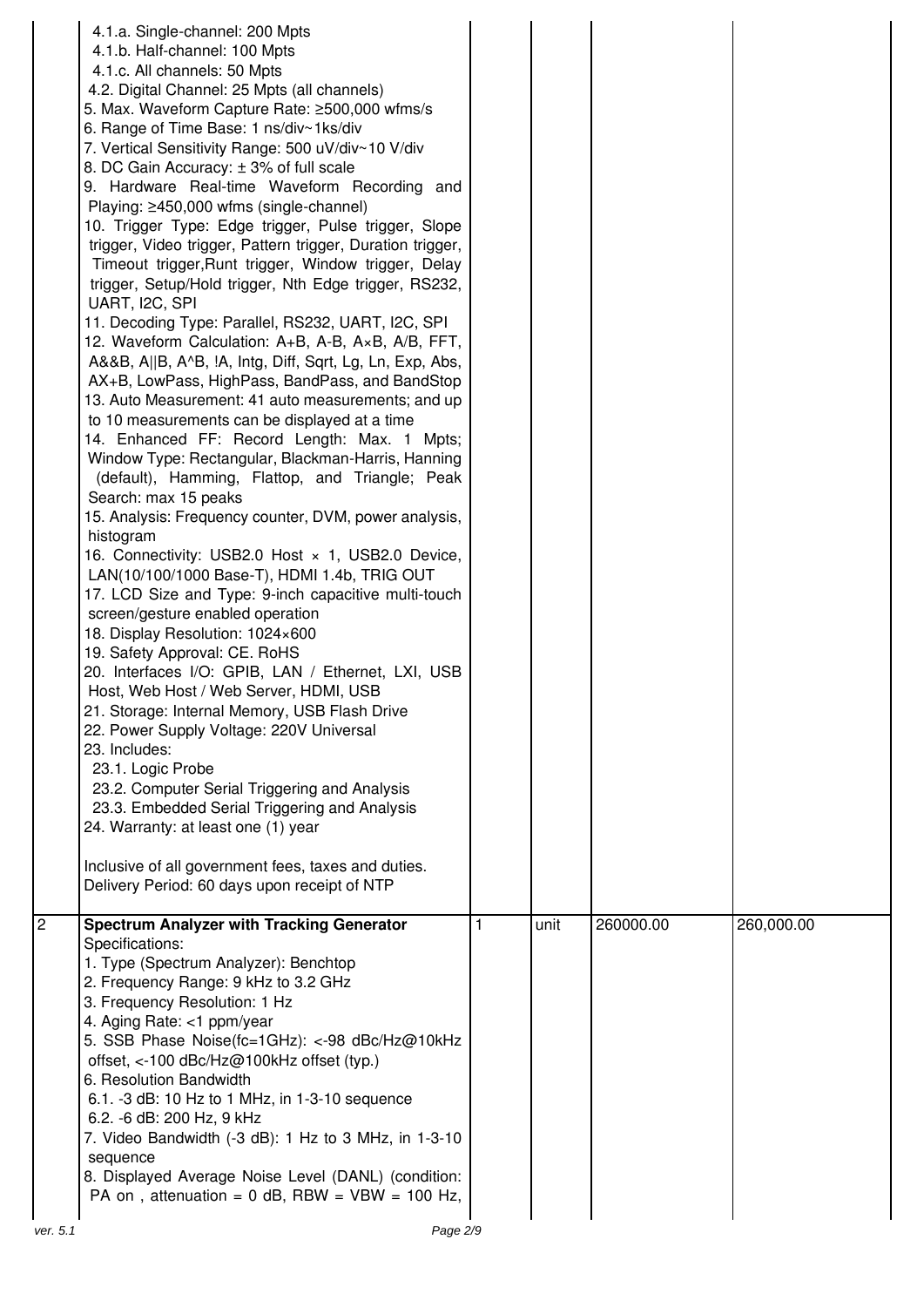|                | sample detector, trace average $\geq$ 50, tracking<br>generator off, normalized to 1Hz, 20°C to 30°C, input<br>impendence = $50 \Omega$ :<br>8.1. 100 kHz to 1 MHz: <-152 dBm (typ.)<br>8.2. 1 MHz to 5 MHz: <-152 dBm, <-155 dBm (typ.)<br>8.3. 5 MHz to 3.2 GHz <-157 dBm, <-161 dBm (typ.)<br>Detectors:<br>normal,<br>positive-peak,<br>9.<br>Trace<br>negative-peak, sample, RMS, voltage average<br>10. Trace Functions: clear write, max hold, min hold,<br>average, view, blank<br>11. Units of Level Axis: dBm, dBmV, dBµV, nV, µV,<br>$mV$ , V, nW, $\mu W$ , mW, W<br>12. Level Measurement Uncertainty: <0.8 dB (nom.)<br>13. Tracking Generator<br>13.1. Frequency Range: 100 kHz to 3.2<br>13.2. Output Level Range: -40 dBm to 0 dBm<br>13.3. Output Level Resolution: 1 dB<br>14. SSC Measurement Bandwidth: 1.5 MHz<br>15. Warranty: at least one (1) year<br>Inclusive of all government fees, taxes and duties.<br>Delivery Period: 60 days upon receipt of NTP                                                                                                                                                                                                                                                                                                                                                                                                                                  |      |           |            |
|----------------|---------------------------------------------------------------------------------------------------------------------------------------------------------------------------------------------------------------------------------------------------------------------------------------------------------------------------------------------------------------------------------------------------------------------------------------------------------------------------------------------------------------------------------------------------------------------------------------------------------------------------------------------------------------------------------------------------------------------------------------------------------------------------------------------------------------------------------------------------------------------------------------------------------------------------------------------------------------------------------------------------------------------------------------------------------------------------------------------------------------------------------------------------------------------------------------------------------------------------------------------------------------------------------------------------------------------------------------------------------------------------------------------------------------------|------|-----------|------------|
| $\overline{3}$ | Arbitrary Function Generator with PC based 1<br>waveform editing software license<br>Specifications:<br>1. Channel: 2<br>2. Maximum Frequency: 160MHz<br>3. Sample Rate: 500Msa/s<br>4. Standard Waveforms: Sine, Square, Ramp, Pulse,<br>Noise, Harmonics (up to 16 orders)<br>5. Arbitrary Waveforms: Sinc, Exponential Rise,<br>Exponential Fall, ECG, Gauss, HaverSine, Lorentz,<br>DualTone, DC, etc. up to 150 waveforms<br>6. Waveform Length: 16K<br>7. Vertical Resolution: 14bits<br>8. Sine: 1µHz-160MHz<br>9. Square: 1µHz-50MHz<br>10. Ramp: 1µuHz-4MHz<br>11. Pulse/arb: 1µHz-40MHz<br>12. Noise (-3dB): 120MHz<br>13. Sine Wave Spectrum Purity Total Harmonic<br>Distortion: <0.1%(10Hz-20KHz,0dBm); Phase Noise: =<br>-115dBc@10MHz (0dBm,10KHz offset)<br>14. Square: Rise/Fall Time <8ns<br>15. Jitter (rms):<br>15.a. ≤5MHz: 2ppm+500ps<br>15.b. > 5MHz: 500ps<br>16. Amplitude (into 50 $\Omega$ ):<br>16.a. 20MHz: 1mVpp-10Vpp<br>16.b. 60MHz: 1mVpp-5Vpp<br>16.c. 120MHz: 1mV-2.5Vpp<br>16.d. 160MHz: 1mV-1Vpp<br>17. Modulation Type: AM, FM, PM, ASK, FSK, PSK,<br>BPSK, QPSK, 3FSK, 4FSK, OSK, PWM<br>18. Work Mode: Continue, Burst, Sweep, Modulation<br>19. Burst Characteristics:<br>19.a. Carrier Frequency: 2mHz-100MHz<br>19.b. Burst Count: 1 to 1 000 000 or Infinite<br>19.c. Trigger Source: Internal, External, Manual<br>20. With PC based waveform editing software license | unit | 106000.00 | 106,000.00 |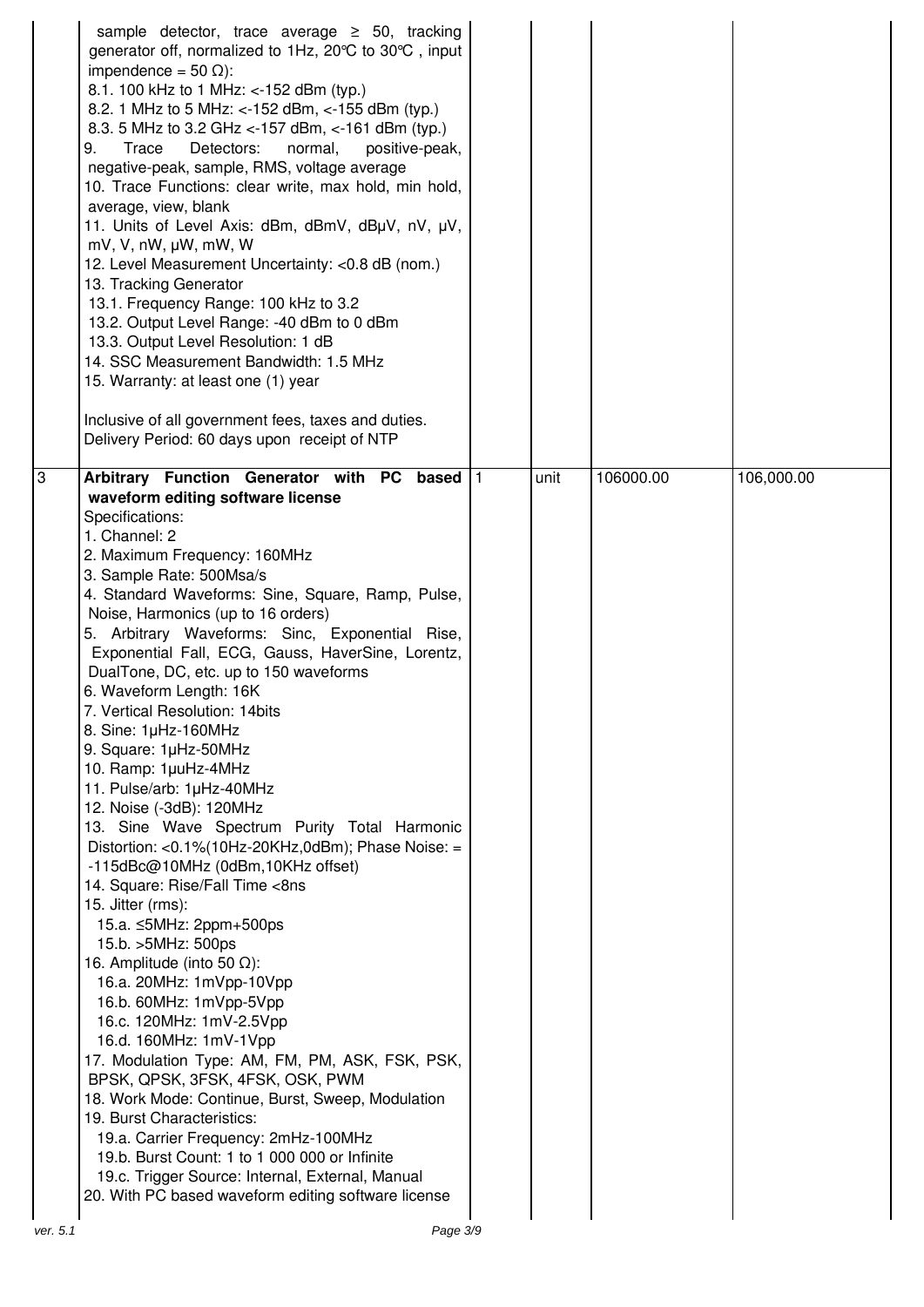|                | 21. Warranty: at least one (1) year                                                                   |              |      |           |            |
|----------------|-------------------------------------------------------------------------------------------------------|--------------|------|-----------|------------|
|                | Inclusive of all government fees, taxes and duties.                                                   |              |      |           |            |
|                | Delivery Period: 60 days upon receipt of NTP                                                          |              |      |           |            |
|                |                                                                                                       |              |      |           |            |
| $\overline{4}$ | <b>Vector Signal Generator</b>                                                                        | 1            | unit | 60000.00  | 60,000.00  |
|                | Specifications:                                                                                       |              |      |           |            |
|                | 1. Frequency Range: 1MHz to 6.1GHz (RF band)                                                          |              |      |           |            |
|                | 100Hz to 1MHz (Low band), 1Hz resolution, 0.5PPM<br>clock accuracy                                    |              |      |           |            |
|                | 2. Output level range: -100dBm~+10dBm (1MHz                                                           |              |      |           |            |
|                | $\sim$ 4GHz), -100dBm $\sim$ +0dBm (4GHz $\sim$ 6.1GHz),                                              |              |      |           |            |
|                | -50dBm~0dBm (Low band), 0.25dB resolution                                                             |              |      |           |            |
|                | 3. Working mode: CW mode, frequency sweeping,                                                         |              |      |           |            |
|                | frequency hopping,<br>pulse<br>modulation<br>and                                                      |              |      |           |            |
|                | simultaneous I&Q modulation (100KB data buffer)<br>4. Analog modulation: AM, FM, PM                   |              |      |           |            |
|                | 5. Digital modulation: ASK, FSK, 4FSK, GFSK, MSK,                                                     |              |      |           |            |
|                | GMSK, SFSK, and more modulation signal based on                                                       |              |      |           |            |
|                | the I&Q engine                                                                                        |              |      |           |            |
|                | 6. Phase modulation: BPSK, 4PSK, 8PSK, 16QAM,                                                         |              |      |           |            |
|                | 32QAM, 64QAM and more modulation signal based on                                                      |              |      |           |            |
|                | the I&Q engine<br>7. Low band function: Sin wave, I&Q modulation,                                     |              |      |           |            |
|                | arbitrary signal waveform (raw data file) and                                                         |              |      |           |            |
|                | modulated any low band signal into RF signal with AM,                                                 |              |      |           |            |
|                | FM and PM.                                                                                            |              |      |           |            |
|                | 8. Pulse signal modulation: pulse width 0.25us~5s,                                                    |              |      |           |            |
|                | repeat time: 40us~20S (single frequency), 400us~20s                                                   |              |      |           |            |
|                | (Sweeping and hopping)<br>9. Warranty: at least one (1) year                                          |              |      |           |            |
|                |                                                                                                       |              |      |           |            |
|                | Inclusive of all government fees, taxes and duties.                                                   |              |      |           |            |
|                | Delivery Period: 60 days upon receipt of NTP                                                          |              |      |           |            |
|                | <b>Benchtop Precision Digital Multimeter</b>                                                          | $\mathbf{1}$ | unit | 125000.00 | 125,000.00 |
|                | Specifications:                                                                                       |              |      |           |            |
|                | 1. Type: Bench                                                                                        |              |      |           |            |
|                | 2. Absolute Maximum DC Current Measurement: 10.1A                                                     |              |      |           |            |
|                | dc                                                                                                    |              |      |           |            |
|                | 3. Absolute Maximum AC Current Measurement: 10.1A                                                     |              |      |           |            |
|                | ac<br>4. Absolute Maximum AC Voltage Measurement: 750V                                                |              |      |           |            |
|                | ac                                                                                                    |              |      |           |            |
|                | 5. Absolute<br>Maximum Resistance Measurement:                                                        |              |      |           |            |
|                | 120MQ                                                                                                 |              |      |           |            |
|                | 6. Absolute Maximum DC Voltage Measurement:                                                           |              |      |           |            |
|                | 1010Vdc<br>7. Absolute Maximum Temperature Measurement:                                               |              |      |           |            |
|                | +400 °C, +760 °C, +1000 °C, +1300 °C, +1372 °C,                                                       |              |      |           |            |
|                | +1768 °C, +1820 °C                                                                                    |              |      |           |            |
|                | 8. Absolute Maximum Capacitance Measurement:                                                          |              |      |           |            |
|                | $120\mu F$                                                                                            |              |      |           |            |
|                | 9. Functions Measured: AC Current, AC Voltage,                                                        |              |      |           |            |
|                | Capacitance, Continuity, DC Current, DC Voltage,<br>Diode, Frequency, Period, Resistance, Temperature |              |      |           |            |
|                |                                                                                                       |              |      |           |            |
|                | 10. True RMS: Yes                                                                                     |              |      |           |            |
|                | 11. Maximum Frequency: 300kHz                                                                         |              |      |           |            |
|                | 12. Resistance Measurement Resolution: $1\mu\Omega$                                                   |              |      |           |            |
|                | 13. Temperature Measurement Resolution: 0.001°C<br>14. Capacitance Measurement Resolution: 0.01pF     |              |      |           |            |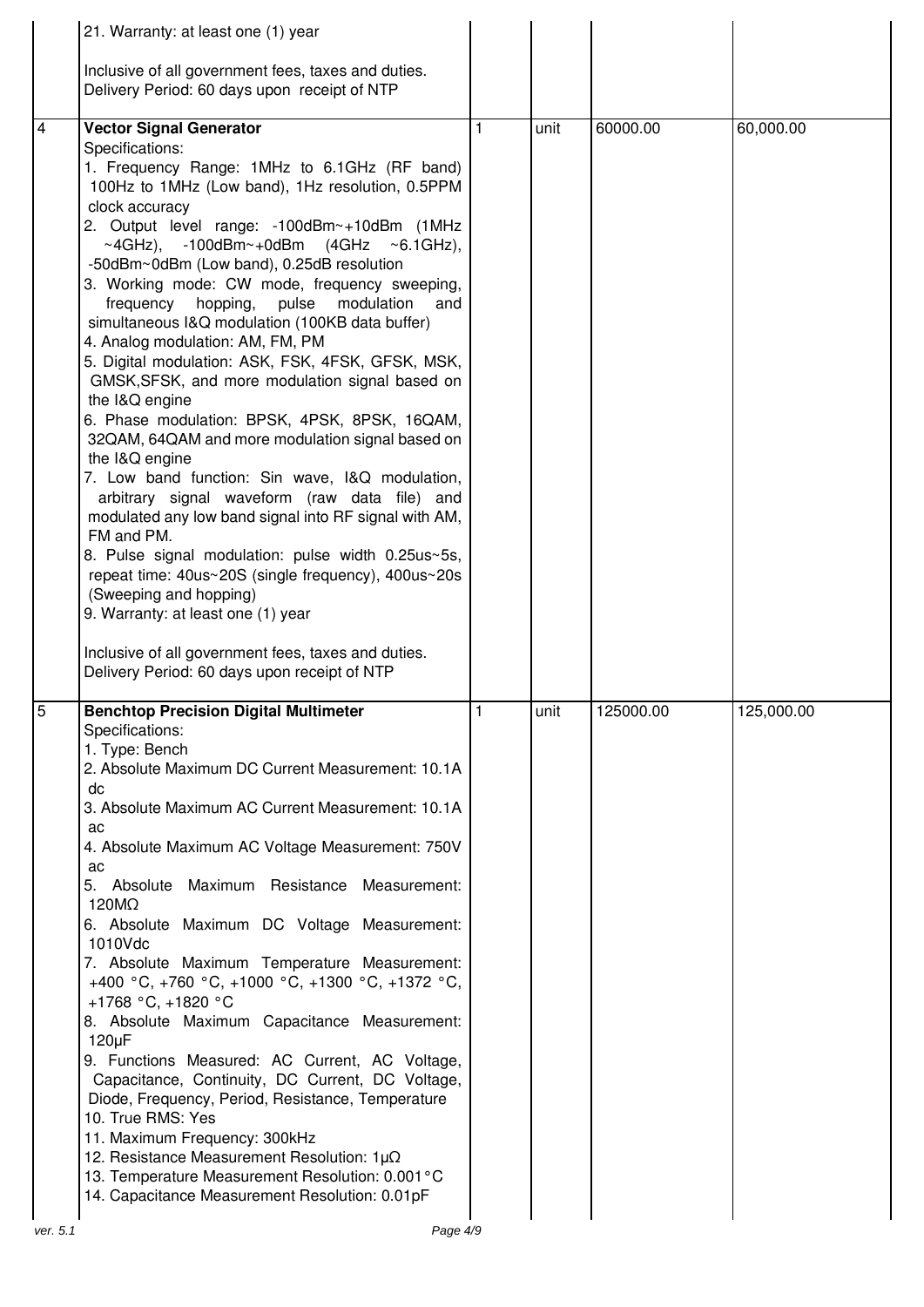|                | 15. Maximum Operating Temperature: +50°C<br>16. Battery Type: Li-lon<br>17. Safety Category Voltage: 1000V<br>18. Minimum Operating Temperature: 0°C<br>19. Battery Life: 3 years<br>20. Safety Category Level: CAT II<br>21. Warranty: at least one (1) year<br>Inclusive of all government fees, taxes and duties.<br>Delivery Period: 60 days upon receipt of NTP                                                                                                                                                                                                                                                                                                                                                                                                                                                                                                                                                                                                                                                                                                                                                                                                                                                                                                                                                                                                                                                                                                                                                                                                                                                                                                                                                                                                    |                |      |          |            |
|----------------|-------------------------------------------------------------------------------------------------------------------------------------------------------------------------------------------------------------------------------------------------------------------------------------------------------------------------------------------------------------------------------------------------------------------------------------------------------------------------------------------------------------------------------------------------------------------------------------------------------------------------------------------------------------------------------------------------------------------------------------------------------------------------------------------------------------------------------------------------------------------------------------------------------------------------------------------------------------------------------------------------------------------------------------------------------------------------------------------------------------------------------------------------------------------------------------------------------------------------------------------------------------------------------------------------------------------------------------------------------------------------------------------------------------------------------------------------------------------------------------------------------------------------------------------------------------------------------------------------------------------------------------------------------------------------------------------------------------------------------------------------------------------------|----------------|------|----------|------------|
| 6              | Dual Display Handheld Digital Multimeter                                                                                                                                                                                                                                                                                                                                                                                                                                                                                                                                                                                                                                                                                                                                                                                                                                                                                                                                                                                                                                                                                                                                                                                                                                                                                                                                                                                                                                                                                                                                                                                                                                                                                                                                | $\overline{c}$ | unit | 40000.00 | 80,000.00  |
|                | Specifications:<br>1. Measurement Function: DC voltage, AC voltage,<br>DCV+ACV, DC current, AC current, DCA+ACA,<br>resistance, frequency, temperature, capacitance, duty<br>cycle, decibel calculation, continuity check, diode test,<br>low-power resistance<br>1.1. For AC voltage/current, RMS/MEAN detection can<br>be switched.<br>1.2. For AC voltage/current, the low-pass filter can be<br>turned on/off.<br>2. Data hold/auto hold/peak hold, range hold,<br>maximum/minimum/average values resistance,<br>capacitance zero, relative and percentage value<br>calculation, manual-mode memory, logging-mode<br>memory, auto power off, backlight (white LED)<br>3. Display: 5-digit LCD 7-segment<br>4. Digital display: Main display; [50,000] counts<br>5. Sub-display; [50,000] counts<br>6. Bar graph display: 51-segment<br>7. Polarity indicator: "-" appears automatically when the<br>polarity is negative<br>8. Overrange indicator: "OL"<br>9. Basic accuracy: 0.020%<br>10. True RMS measurement<br>11. Simultaneous measurement and display of DC and<br>AC<br>12. Switchable RMS/MEAN detection<br>13. Low-pass Filter (LPF)<br>14. AC50mV range<br>15. Low-Power resistance measurement<br>16. With full Support for Data Management<br>17. With large-capacity logging-mode memory<br>18. USB communication, application software (Optional<br>DMM communication package)<br>19. Conforms to safety standards EN61010-1 1000V<br>CAT, 600V CAT.<br>20. Safety shutters for preventing erroneous insertion<br>of test leads into current measurement terminals<br>21. Operating temperature range: -20 to +55°C<br>22. Storage temperature range: -40 to +70 $^{\circ}$ C<br>23. Closed Case Calibration<br>24. Warranty: at least one (1) year |                |      |          |            |
|                | Inclusive of all government fees, taxes and duties.<br>Delivery Period: 60 days upon receipt of NTP                                                                                                                                                                                                                                                                                                                                                                                                                                                                                                                                                                                                                                                                                                                                                                                                                                                                                                                                                                                                                                                                                                                                                                                                                                                                                                                                                                                                                                                                                                                                                                                                                                                                     |                |      |          |            |
| $\overline{7}$ | <b>Handheld Digital Multimeter</b>                                                                                                                                                                                                                                                                                                                                                                                                                                                                                                                                                                                                                                                                                                                                                                                                                                                                                                                                                                                                                                                                                                                                                                                                                                                                                                                                                                                                                                                                                                                                                                                                                                                                                                                                      | 10             | unit | 28500.00 | 285,000.00 |
|                | I. Specifications:<br>1. Maximum voltage between any terminal and earth                                                                                                                                                                                                                                                                                                                                                                                                                                                                                                                                                                                                                                                                                                                                                                                                                                                                                                                                                                                                                                                                                                                                                                                                                                                                                                                                                                                                                                                                                                                                                                                                                                                                                                 |                |      |          |            |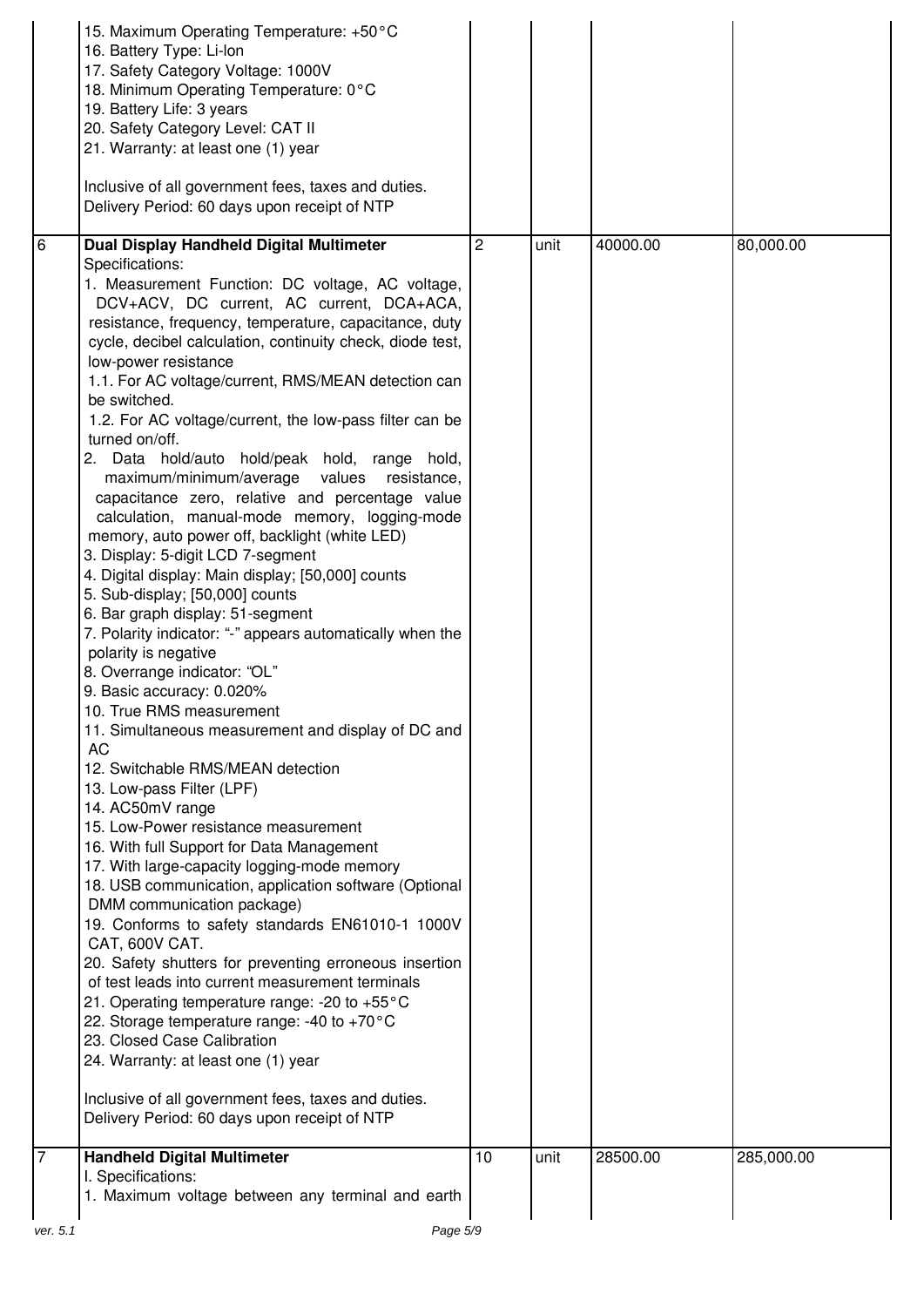|          | ground: 600 V<br>2. Surge protection: 6 kV peak per IEC 61010-1 600 V<br>CAT III, Pollution Degree 2<br>3. Fuse for A input: 11 A, 1000 V FAST 17 kA Fuse<br>4. Display:<br>4.1. Digital: 6,000 counts, updates 4/sec<br>4.2. Bar Graph: 33 segments, updates 32/sec<br>5. Operating Temperature: -10 °C to +50 °C; Storage:<br>-40 °C to +60 °C<br>6. Operating altitude: 2,000 m<br>7. Battery:<br>7.1. Type: 9 Volt Alkaline, NEDA 1604A/IEC 6LR61<br>7.2. Life: 400 hours typical, without backlight<br>8. Safety compliances: ANSI/ISA 82.02.01 (61010-1)<br>2004, CAN/CSA C22.2 No 61010-1-04, UL 6101B<br>(2003) and IEC/EN 61010-1 2nd Edition for<br>measurement Category III, 600 V,<br>Pollution Degree 2, EMC EN61326-1<br>9. Certifications: UL, CSA, TUV, N10140, VDE<br>10. IP rating (dust and water protection): IP42<br>11. Warranty: at least one (1) year<br>II. Features:<br>1. With integrated technology for non-contact voltage<br>detection similar or better than VoltAlert<br>2. With automatic AC/DC voltage selection modes to<br>provide faster and more accurate readings<br>3. Provides low input impedance to help prevent false<br>readings due to ghost voltage<br>4. With large white LED backlight for working in poorly<br>lit areas<br>5. True RMS capabilities for accurate measurements<br>on non-linear loads<br>6. Measures 10 A (20 A overload for 30-seconds)<br>7. Measures resistance, continuity, frequency, and<br>capacitance<br>8. Provides<br>Min/Max/Average to record signal<br>fluctuations<br>9. Includes holster with probe holders for easy storage<br>10. With compact ergonomic design for one-handed<br>operation<br>11. Fits into magnetic hanger for hands-free operation<br>Inclusive of all government fees, taxes and duties<br>Delivery Period: 60 days upon receipt of NTP |   |      |          |           |
|----------|------------------------------------------------------------------------------------------------------------------------------------------------------------------------------------------------------------------------------------------------------------------------------------------------------------------------------------------------------------------------------------------------------------------------------------------------------------------------------------------------------------------------------------------------------------------------------------------------------------------------------------------------------------------------------------------------------------------------------------------------------------------------------------------------------------------------------------------------------------------------------------------------------------------------------------------------------------------------------------------------------------------------------------------------------------------------------------------------------------------------------------------------------------------------------------------------------------------------------------------------------------------------------------------------------------------------------------------------------------------------------------------------------------------------------------------------------------------------------------------------------------------------------------------------------------------------------------------------------------------------------------------------------------------------------------------------------------------------------------------------------------------------------------------------------------------------------------------------|---|------|----------|-----------|
| 8        | <b>Low Noise Amplifier</b><br>Specifications:<br>1. 1.4 dB NF Low Noise Amplifier<br>2. Operating from 10 MHz to 3 GHz with 34 dB Gain,<br>11 dBm P1dB and SMA<br>3. Frequency Range: 0.01 ~ 3GHz<br>4. Small Signal Gain: 32.53 ~ 436.5dB<br>5. Gain Flatness: $\pm 0.75 \sim \pm 1$ dB<br>6. Gain Variance at OTR: 1.25dB<br>7. Output at 1 dB Compression Point: $+10 \sim +11$ dBm<br>8. Output 3rd Intercept Point: +25dBm<br>9. Noise Figure (50 MHz to 3 GHz): $1.4 \sim 1.7$ dB<br>10. Input VSWR: 1.4:1 ~ 1.6:1<br>11. Output VSWR: 1.4:1 ~ 1.6:1<br>12. Reverse Isolation: 40 ~ 50dB                                                                                                                                                                                                                                                                                                                                                                                                                                                                                                                                                                                                                                                                                                                                                                                                                                                                                                                                                                                                                                                                                                                                                                                                                                                 | 1 | unit | 60000.00 | 60,000.00 |
| ver. 5.1 | Page 6/9                                                                                                                                                                                                                                                                                                                                                                                                                                                                                                                                                                                                                                                                                                                                                                                                                                                                                                                                                                                                                                                                                                                                                                                                                                                                                                                                                                                                                                                                                                                                                                                                                                                                                                                                                                                                                                       |   |      |          |           |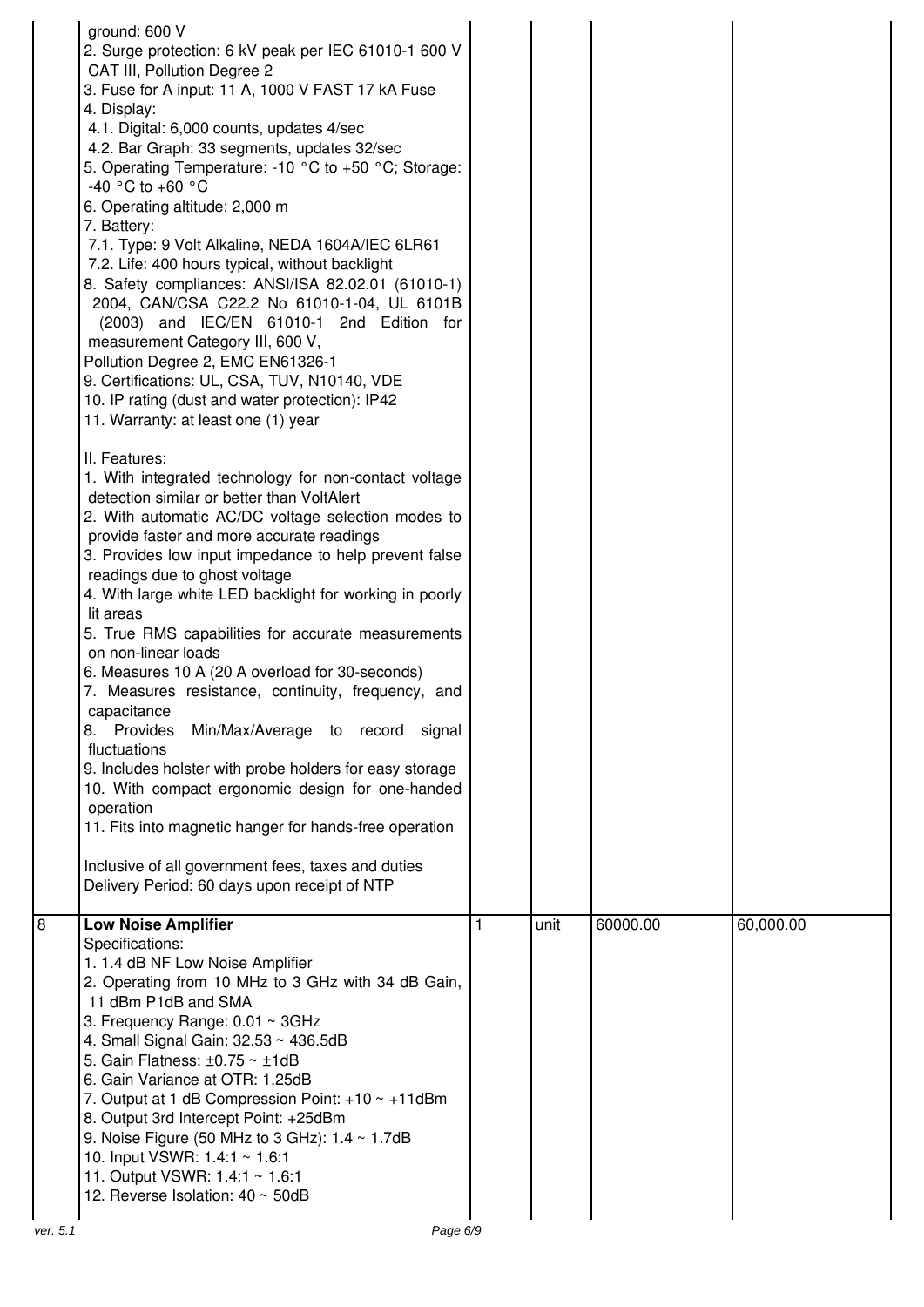|          | 13. Operating DC Voltage: 10, 12, 15 Volts                                                                   |   |      |          |            |
|----------|--------------------------------------------------------------------------------------------------------------|---|------|----------|------------|
|          | 14. Operating DC Current: 85, 95, 105 mA<br>15. Operating Temperature Range: -40 ~ +85°C                     |   |      |          |            |
|          | 16. Warranty: at least one (1) year                                                                          |   |      |          |            |
|          |                                                                                                              |   |      |          |            |
|          | Inclusive of all government fees, taxes and duties.                                                          |   |      |          |            |
|          | Delivery Period: 60 days upon receipt of NTP                                                                 |   |      |          |            |
|          |                                                                                                              |   |      |          |            |
| <b>9</b> | <b>Benchtop Electronic DC Load</b>                                                                           | 2 | unit | 90000.00 | 180,000.00 |
|          | Specifications:                                                                                              |   |      |          |            |
|          | 1. Single input rating                                                                                       |   |      |          |            |
|          | 1.1. Voltage: 0 to 150 V                                                                                     |   |      |          |            |
|          | 1.2. Current: 0 to 60 V<br>1.3. Power: 350 W                                                                 |   |      |          |            |
|          | 1.4. Minimum Operating Voltage: 1.3V (@ 60A)                                                                 |   |      |          |            |
|          | 1.5. Resistance: $350k\Omega$                                                                                |   |      |          |            |
|          | 2. CC Mode                                                                                                   |   |      |          |            |
|          | 2.1. Range: 0 to 6A (low range), 0 to 60A (high range)                                                       |   |      |          |            |
|          | 2.2. Resolution: 1mA                                                                                         |   |      |          |            |
|          | 2.3. Accuracy $\pm (0.05\% + 0.05\%$ FS)                                                                     |   |      |          |            |
|          | 2.4. Temperature Coefficient: 100ppm/°C                                                                      |   |      |          |            |
|          | 3. CV Mode                                                                                                   |   |      |          |            |
|          | 3.1. Range: 0 to 15V (low range), 0 to 150V (high                                                            |   |      |          |            |
|          | range)                                                                                                       |   |      |          |            |
|          | 3.2. Resolution: 1mV (low range), 5mV (high range)                                                           |   |      |          |            |
|          | 3.3. Accuracy $\pm (0.05\% + 0.02\% \text{FS})$ (low range),                                                 |   |      |          |            |
|          | $\pm (0.05\% + 0.025\%$ FS) (high range)                                                                     |   |      |          |            |
|          | 3.4. Temperature Coefficient: 50ppm/°C                                                                       |   |      |          |            |
|          | 4. CR Mode<br>4.1. Range: $0.08\Omega$ to 15 $\Omega$ (low range), $2\Omega$ to 15k $\Omega$                 |   |      |          |            |
|          | (high range)                                                                                                 |   |      |          |            |
|          | 4.2. Resolution: 2mA/Vsense                                                                                  |   |      |          |            |
|          | 4.3. Accuracy: Vin/Rset*(0.2%) + 0.2%IFS                                                                     |   |      |          |            |
|          | 5. CP Mode                                                                                                   |   |      |          |            |
|          | 5.1. Range: 0 to 350W                                                                                        |   |      |          |            |
|          | 5.2. Resolution: 100mW                                                                                       |   |      |          |            |
|          | 6. CC Continuous Mode                                                                                        |   |      |          |            |
|          | 6.1. Frequency Range: 0.001Hz to 30kHz                                                                       |   |      |          |            |
|          | 6.2. Frequency Accuracy: 0.8%                                                                                |   |      |          |            |
|          | 6.3. Frequency Resolution: ±0.5%                                                                             |   |      |          |            |
|          | 6.4. Duty Cycle Range: 5% to 95%, 1%                                                                         |   |      |          |            |
|          | 7. Slew Rate                                                                                                 |   |      |          |            |
|          | 7.1. CC Slew Rate: $0.001A/\mu s$ to $0.5A/\mu s$ (low range),<br>$0.001$ A/µs to $5A/µs$ (>5V) (high range) |   |      |          |            |
|          | 7.2. Resolution: 0.001A/us                                                                                   |   |      |          |            |
|          | 7.3. Accuracy: $5\% + 10\mu s$                                                                               |   |      |          |            |
|          | 8. Current Readback                                                                                          |   |      |          |            |
|          | 8.1. Range: 0 to 60A                                                                                         |   |      |          |            |
|          | 8.2. Resolution: 0.1mA                                                                                       |   |      |          |            |
|          | 8.3. Accuracy: $\pm (0.05\% + 0.05\% \text{FS})$                                                             |   |      |          |            |
|          | 8.4. Temperature Coefficient: 50ppm/°C                                                                       |   |      |          |            |
|          | 9. Voltage Readback                                                                                          |   |      |          |            |
|          | 9.1. Range: 0 to 150V                                                                                        |   |      |          |            |
|          | 9.2. Resolution: 1mV                                                                                         |   |      |          |            |
|          | 9.3. Accuracy $\pm (0.05\% + 0.02\% \text{FS})$                                                              |   |      |          |            |
|          | 9.4. Temperature Coefficient: 20ppm/ <sup>o</sup> C<br>10. Protection Functions: Over-current protection     |   |      |          |            |
|          | (OCP), over-voltage protection (OVP), over-power                                                             |   |      |          |            |
|          | protection (OPP), over-temperature protection (OTP),                                                         |   |      |          |            |
|          | as well as local / remote reverse voltage (LRV / RRV)                                                        |   |      |          |            |
|          | protection.                                                                                                  |   |      |          |            |
|          |                                                                                                              |   |      |          |            |
| ver. 5.1 | Page 7/9                                                                                                     |   |      |          |            |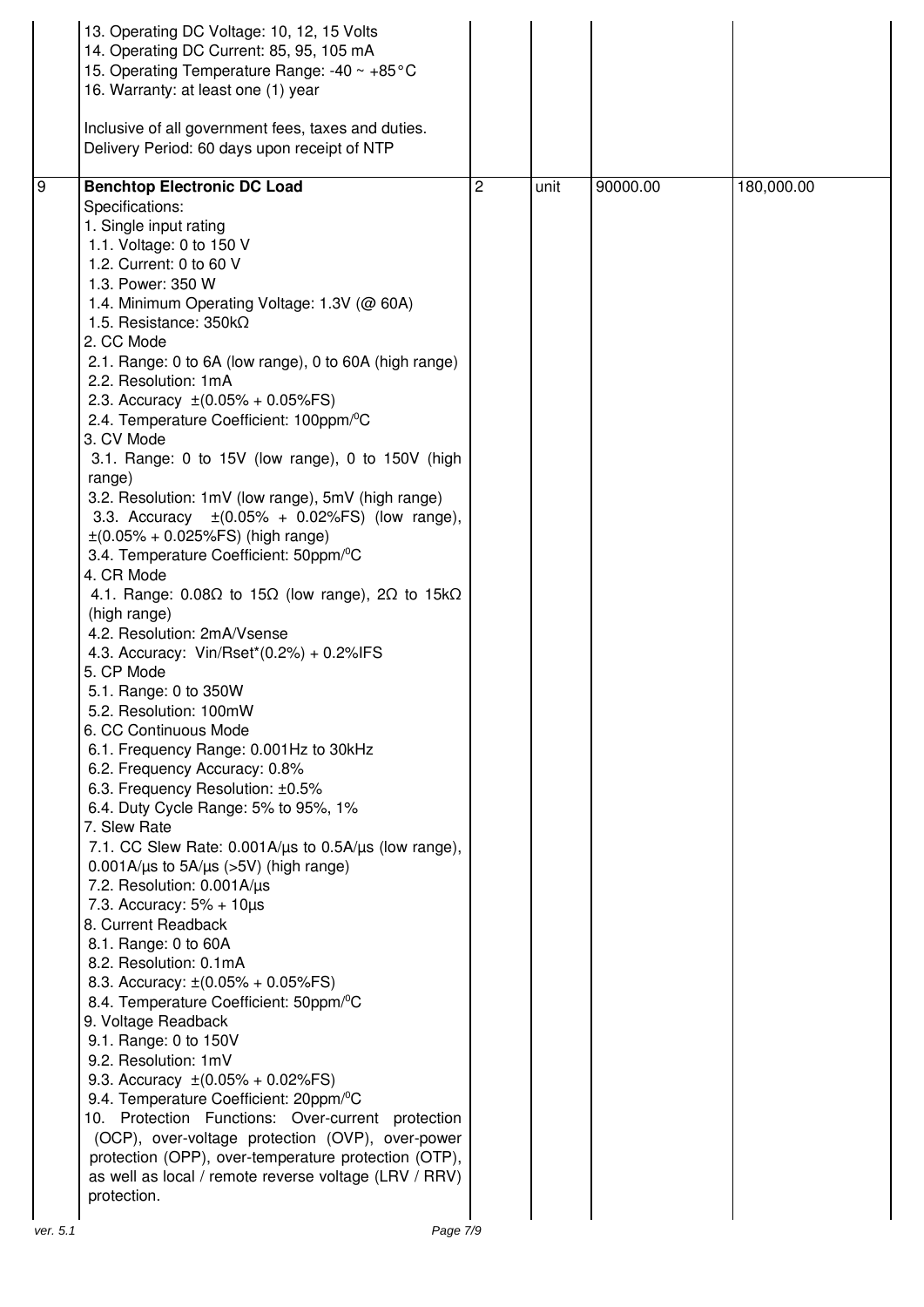|                 | 11. Stability:<br>11.1. Current: $\pm (0.01\% \pm 10 \text{mA})$<br>11.2. Voltage: $\pm (0.01\% \pm 10 \text{mV})$<br>12. Communications Interfaces<br>12.1. USB Device: Standard<br>12.2. USB Host: Standard<br>12.3. RS232: Standard<br>12.4. LAN: Standard<br>12.5. Digital I/O: Standard<br>13. AC Power Supply<br>13.1. Voltage: 230V ± 10%, 250V max., 50Hz to 60Hz,<br>nom.<br>13.2. Power: < 30VA<br>14. Environment<br>14.1. Cooling Method: Fan<br>14.2. Operating Temperature: 0°C to 40°C<br>14.3. Storage Temperature: -40°C to 70°C<br>14.4. Humidity: 5% to 80% RH<br>14.5. Altitude: < 2,000m<br>15. Warranty: at least one (1) year<br>Inclusive of all government fees, taxes and duties<br>Delivery Period: 60 days upon receipt of NTP                                                                                                                                                                                                                                                                                                                                                                                                                                                                                                                                                            |   |      |           |            |
|-----------------|-----------------------------------------------------------------------------------------------------------------------------------------------------------------------------------------------------------------------------------------------------------------------------------------------------------------------------------------------------------------------------------------------------------------------------------------------------------------------------------------------------------------------------------------------------------------------------------------------------------------------------------------------------------------------------------------------------------------------------------------------------------------------------------------------------------------------------------------------------------------------------------------------------------------------------------------------------------------------------------------------------------------------------------------------------------------------------------------------------------------------------------------------------------------------------------------------------------------------------------------------------------------------------------------------------------------------|---|------|-----------|------------|
| $\overline{10}$ | <b>Benchtop LCR Meter</b><br>I. Specifications:<br>1. Max Capacitance Measurement: 9999F<br>2. Max Resistance Measurement: 9.999 G $\Omega$<br>3. Max Inductance Measurement: 9999H<br>4. Type: Bench<br>5. Display Type: LCD<br>6. Power Source: Mains<br>7. Operating Temperature: 0 - 40°C<br>8. SCPI-compliant programming (can be programmed<br>remotely via USB (virtual COM), GPIB, and LAN<br>interface using SCPI commands)<br>9. with compact 2U half-rack form factor with 4.3" color<br>display<br>10. Warranty: at least one (1) year<br>II. Features:<br>1. Measurement parameters: L, C, R, Z, G, B, Y, D, Q,<br>$\theta$ , DCR<br>2. With 0.05% best impedance accuracy<br>3. With test frequency from 20 Hz - 300 kHz and 4-digit<br>resolution<br>4. With 0.5 Vrms and 1 Vrms selectable test levels<br>5. Adjustable measurement speed for fast readout or<br>better accuracy<br>6. 300-point linear and logarithmic sweep function<br>7. Bin sorting function (9 primary, one secondary and<br>one out-of-spec bin)<br>8. Save/recall up to 100 setups (10 internal) including<br>1000 measurements and screenshots<br>III. Includes:<br>1. Kelvin clip test leads for 4-wire measurements<br>2. Test fixture which allows users to conveniently<br>measure axial and radial lead type components | 1 | unit | 160000.00 | 160,000.00 |
|                 | Inclusive of all government fees, taxes and duties                                                                                                                                                                                                                                                                                                                                                                                                                                                                                                                                                                                                                                                                                                                                                                                                                                                                                                                                                                                                                                                                                                                                                                                                                                                                    |   |      |           |            |